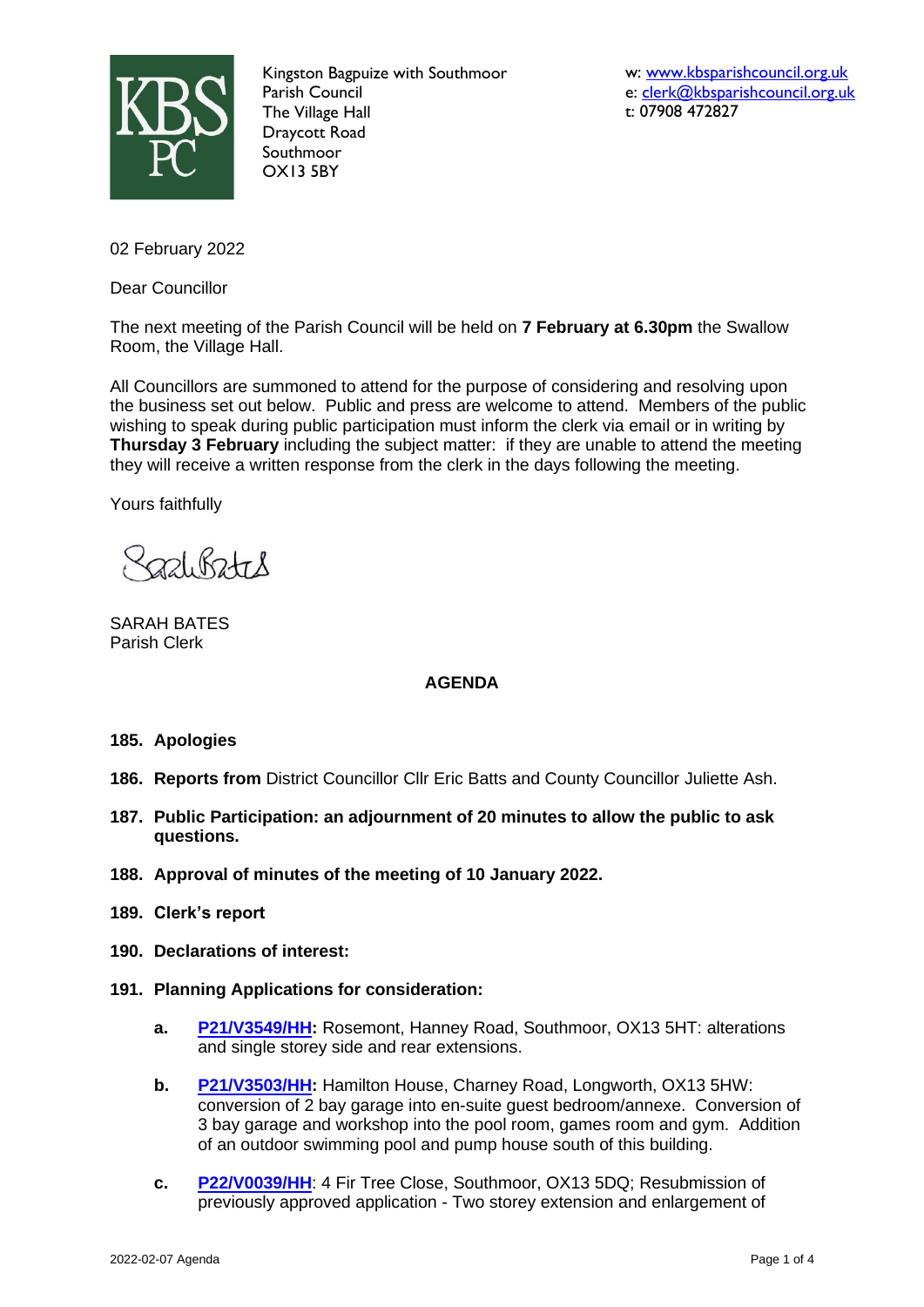existing drive - ref P18/V2804/HH

- **d. [P21/V2015/FUL:](https://data.whitehorsedc.gov.uk/java/support/Main.jsp?MODULE=ApplicationDetails&REF=P21/V2015/FUL)** S19 Kingston Bagpuize Business Park, Kingston Bagpuize: siting of a shipping container for storage of materials and machinery
- **e. [P22/V0042/FUL:](https://data.whitehorsedc.gov.uk/java/support/Main.jsp?MODULE=ApplicationDetails&REF=P22/V0042/FUL)** Land at Oxford Close Oxford Road Kingston Bagpuize OX13 5AP: Subdivision of existing two bedroom flat (plot 6 of planning approval P19/V0953/FUL) to create 2 x 1 bedroom flats, with associated operations including provision of additional parking space.
- **f. [P22/V0134/HH](https://data.whitehorsedc.gov.uk/java/support/Main.jsp?MODULE=ApplicationDetails&REF=P22/V0134/HH)**: 43 Blandy Avenue Southmoor Abingdon OX13 5DA: rear gable extension and loft conversion. Single storey rear extension with oak frame. Increase eaves by 800mm with increased roof pitch. Upgrade external finish with white render and timber cladding where specified.

## **192. Planning Applications results:**

- **a. P21/V3390/HH: 6 Storksbill Lane Southmoor Abingdon:** Single storey rear extension, garage conversion and single storey front extension. **Permission granted.**
- **b. P21/V3059/FUL:** Webbs Barn Cottage Witney Road Kingston Bagpuize Abingdon: Construction of new 3 bedroom detached 2 storey dwelling with 2 bay carport. **Permission granted.**
- **193. Accounts:** the council to approve payments presented by the clerk, and acknowledge receipts

|                                    |                                                                           | Invoice          | Amount       |          | <b>Total</b><br>payment<br>to payee | Date of        |
|------------------------------------|---------------------------------------------------------------------------|------------------|--------------|----------|-------------------------------------|----------------|
| <b>Payee</b>                       | <b>Details</b>                                                            | No(s)            | (E)          | VAT(E)   | (£)                                 | <b>Payment</b> |
| <b>HP</b> Instant<br>Ink           | Ink replacement service                                                   | <b>DD</b>        |              |          |                                     | 11/01/2022     |
| Zoom                               | Annual subscription                                                       | 127569437        | 119.90       | 23.98    | 143.88                              | 13/01/2022     |
| Life Build                         | 1st payment - pavilion build                                              | <b>BACs</b>      | 6,308.95     | 1,261.79 | 7,570.74                            | 18/01/2022     |
| Village Hall                       | Office rental                                                             | <b>SO</b>        | 210.00       |          | 210.00                              | 03/02/2022     |
| <b>GiffGaff</b>                    | Mobile phone                                                              | <b>DD</b>        | 5.00         | 1.00     | 6.00                                | 06/02/2022     |
| <b>AKS Ward</b>                    | Structural engineer (pavilion<br>build)                                   | 36028            | 220.00       | 44.00    | 264.00                              | 09/02/2022     |
| <b>BGG Garden</b><br>Care          | Litter picking                                                            |                  | awaited      |          |                                     | 09/02/2022     |
| <b>Parish Online</b>               | Mapping service annual<br>subscription                                    | 38UE036-<br>0006 | 135.00       | 27.00    | 162.00                              | 09/02/2022     |
| Spartan<br>Cleaning                | Cleaning of bus shelters                                                  | 1430             | 140.00       |          |                                     |                |
| Spartan<br>Cleaning                | Installation of SID and solar<br>panel and brackets on<br>remaining poles | 1431             | 72.00        |          | 212.00                              | 09/02/2022     |
| <b>Ubico</b>                       | Dog bins                                                                  |                  | awaited      |          |                                     | 09/02/2022     |
| <b>White Horse</b><br>Pest Control | Mole control in burial ground                                             | 31 Jan           | 150.00       | 150.00   |                                     | 09/02/2022     |
| Clerk (salary)                     | Salary                                                                    |                  | Confidential |          |                                     | 25/02/2022     |
| <b>OCC Pension</b><br>Fund         | <b>Pension contributions</b>                                              |                  | Confidential |          |                                     | 25/02/2022     |

# **Payments**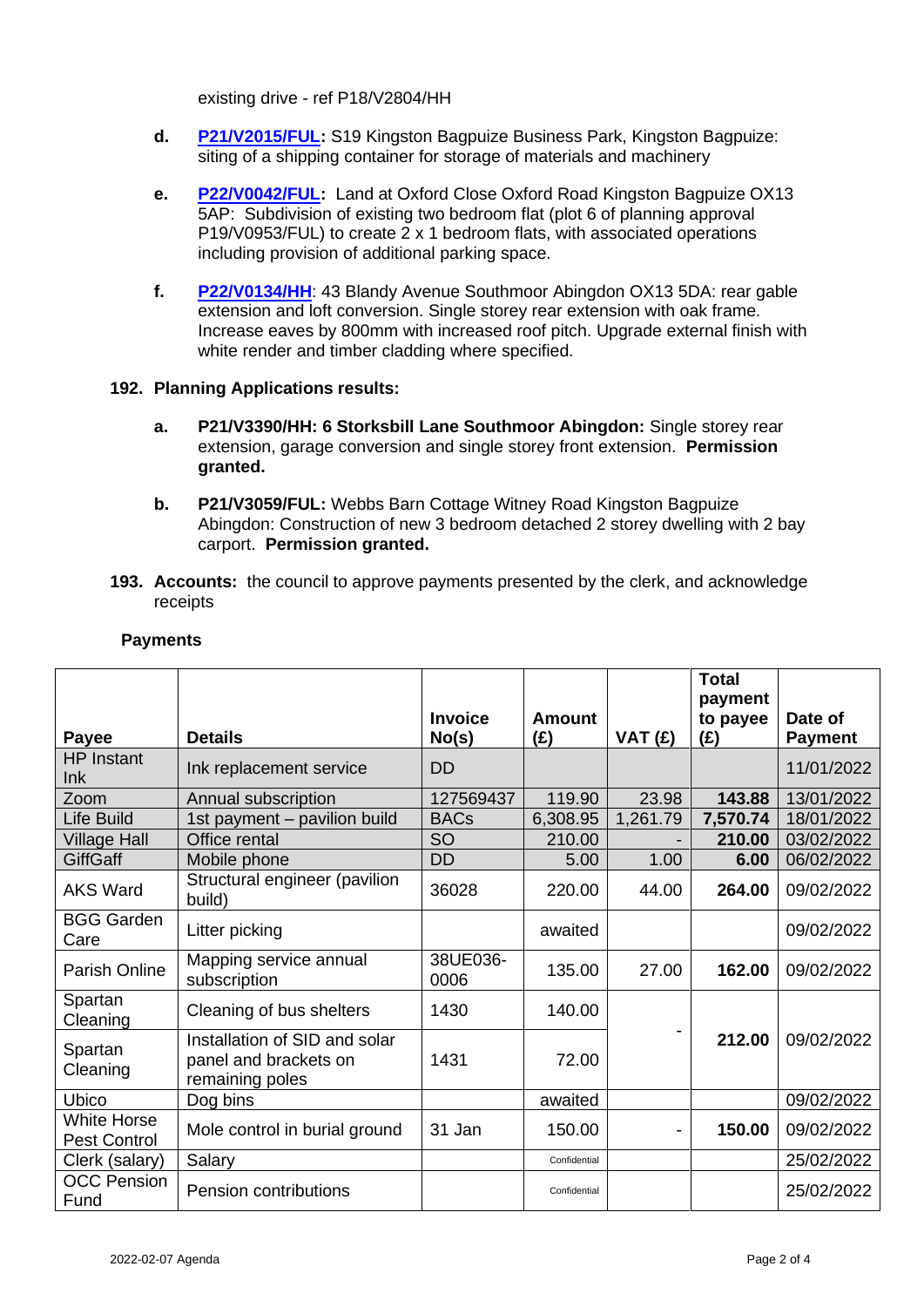## **Receipts**

| <b>Date</b> | <b>Method of</b><br><b>Receipt</b> | <b>From</b>                                      | <b>Details</b>     | Amount<br>(E) |
|-------------|------------------------------------|--------------------------------------------------|--------------------|---------------|
| 24/01/2022  | Ch                                 | <b>Edward Carter Funeral</b><br><b>Directors</b> | Burial ground fees | 85.00         |
| 24/01/2022  | <b>BACs</b>                        | <b>HMRC</b>                                      | VAT reclaim        | 2,323.68      |

### **194. Councillors to be appointed to authorise the month's online payments.**

### **195. Virements: ratification of proposed virements of sums into earmarked reserves:**

- **a.** Council to approve £15,000 to be taken from general reserves to be put in an earmarked reserve to cover shortfall in funds for pavilion build.
- **b.** Council to approve £10,000 (£6,289 from general reserves, £3,711 from code 130/4410, Recreation & Play/Repairs & Renewals) to be transferred into an earmarked reserve to fund replacing the Jubilee Fort play equipment.
- **c.** Next year's budget division of budget for tree maintenance split between Trees & Parks and Sports Field according to the costs indicated on the tree survey.
- **196. Appointment of internal auditor:** council to consider appointing David Cuthbertson of Shilton Accounting as internal auditor (as per last year), at a fee of £250.
- **197. Tree maintenance:** council to consider approval of tree works as outlined on Ringrose's tree survey of November 2021 as needing work within 3 months, to the cost of £350.00 (Ringrose) and £450.00 (Young's Tree Services). Sum to be taken from the 2022-23 tree maintenance budget.
- **198. Pavilion build – payments**: council to acknowledge payment schedule to Life Build Solutions and approve payments to be made between meetings in order to comply with the schedule.
- **199. Proposed zebra crossing on A415**: OCC Highways has confirmed the location for the proposed crossing is immediately to the north of the entrance to Appletrees on Abingdon Road and has requested that parish council support for the crossing is confirmed in order to progress the project: motion to decide, with reference to documents and details provided by OCC Highways, whether to support the installation of the crossing.
- **200. Recreation and Play Facilities:** report from Cllr Weeks.

### **201. Grant & donation requests (total related council budget £4,000: balance £3,525):**

- **a. Kingston Bagpuize Cricket Club**, application form completed for grant for temporary accommodation/facilities during new pavilion build and permanent storage facilities, amount requested: £8,000 (LG(MP)A 1976 s.19(3))
- **b. Southmoor Baby & Toddler Group**, application form completed for a donation towards apparatus, amount requested: £250 (LG(MP)A 1976 s.19(3))
- **c. Citizen's Advice,** application form completed for donation towards general costs, amount requested: £525 (LGA 1972 s.142(2A))